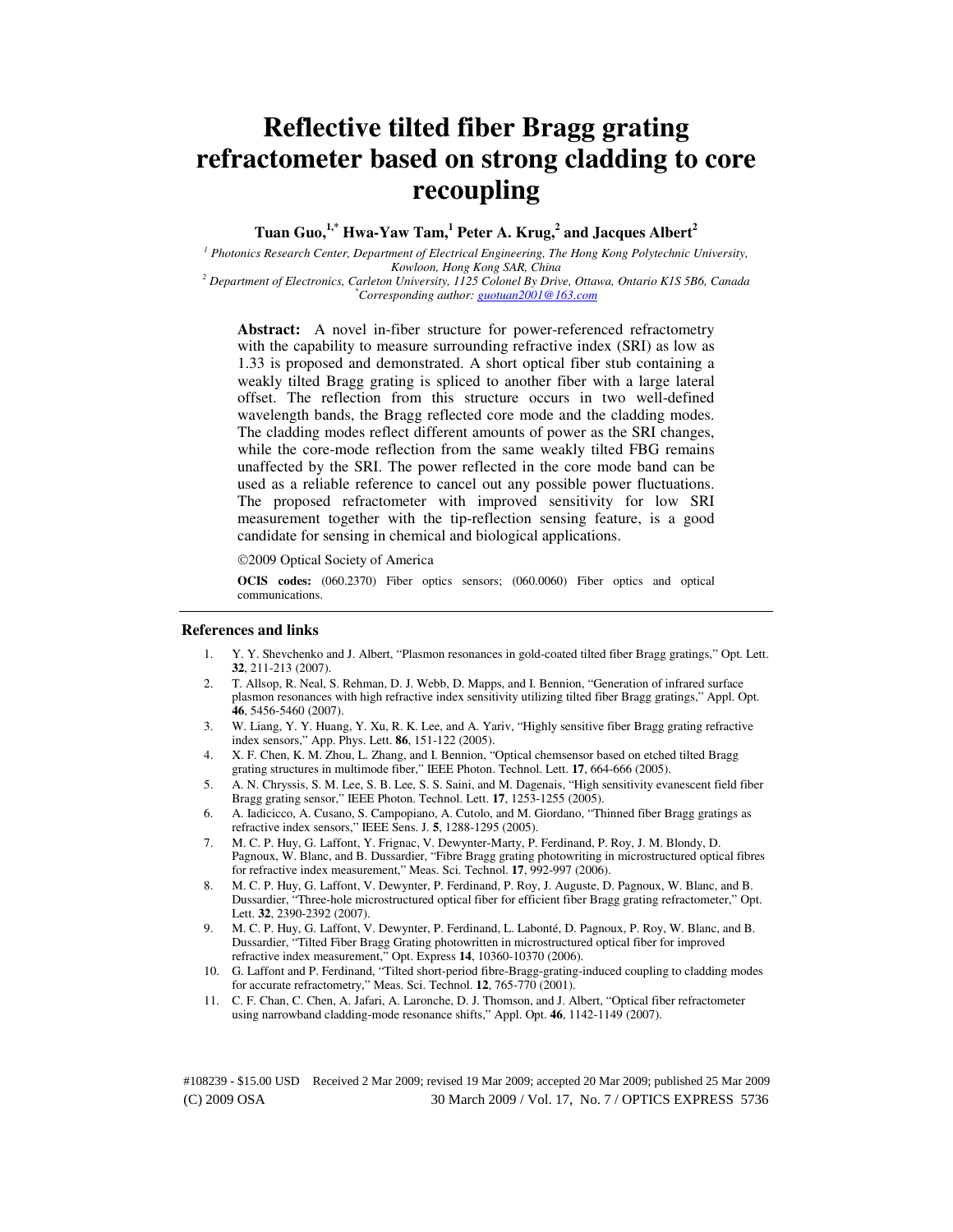- 12. M. Kežmah and D. Ðonlagic´, "Multimode all-fiber quasi-distributed refractometer sensor array and crosstalk mitigation," Appl. Opt. **46**, 4081-4091 (2007).
- 13. H. J. Patrick, A. D. Kersey, and F. Bucholtz, "Analysis of the response of long period fiber gratings to external index of refraction," J. Lightwave Technol. **16**, 1606-1612 (1998).
- 14. I. D. Villar, I. R. Matias, and F. J. Arregui, "Enhancement of sensitivity in long-period fiber gratings with deposition of low-refractive index materials," Opt. Lett. **30**, 2363-2365 (2005).
- 15. L. Rindorf and O. Bang, "Highly sensitive refractometer with a photonic-crystal-fiber long-period grating," Opt. Lett. **33**, 563-565 (2008).
- 16. Q. Wang and G. Farrell, "All-fiber multimode-interference-based refractometer sensor: proposal and design," Opt. Lett. **31**, 317-319 (2006).
- 17. C. A. Barrios, K. B. Gylfason, B. Sánchez, A. Griol, H. Sohlström, M. Holgado, and R. Casquel, "Slotwaveguide biochemical sensor," Opt. Lett. **32**, 3080-3082 (2007).
- 18. F. Xu, V. Pruneri, V. Finazzi, and G. Brambilla, "An embedded optical nanowire loop resonator refractometric sensor," Opt. Express **16**, 1062-1067 (2008).
- 19. T. Guo, C. Chen, A. Laronche, and J. Albert, "Power-referenced and temperature-calibrated optical fiber refractometer," IEEE Photon. Technol. Lett. **20**, 635-637 (2008).
- 20. T. Guo, A. Ivanov, C. Chen, and J. Albert, "Temperature-independent tilted fiber grating vibration sensor based on cladding-core recoupling," Opt. Lett. **33**, 1004-1007 (2008).

### **1. Introduction**

Most kinds of optical fiber and waveguide refractometers work through the perturbation of modal effective indices induced by changes in the surrounding refractive index (SRI) [1-19]. Such perturbations are optically detected using either the resonance wavelength shifts of short- or long-period grating devices [1-15], or the fringe shifts of interferometric devices, most commonly of the Mach-Zehnder and ring resonator types [16-18]. One of the issues associated with such devices is that in order for the perturbation to be large, i.e. for the refractometer to be sensitive, the modal field considered must overlap strongly with the region where refractive index changes are to be measured. In practice, it means that the highest sensitivity is achieved when the modes involved in the measurement are close to their wavelength cut-off point and hence extend far outside of their waveguiding layers. Because of this, most types of glass fiber refractometers reported so far achieve their highest sensitivities for SRI values larger than 1.4, i.e. for indices that are approaching that of the glass guiding media. However, there are many important applications for refractometers that operate in water or water-based solutions (including most biological and many environmental applications) where the SRI values are significantly lower, near 1.33 at optical wavelengths. Suggested solutions to address this problem include the use of very thin high index coatings (i.e. excitation of surface plasmon resonances at the external surface of the gold or silver film along the fiber) [1-2], reducing the size of the waveguiding structures to approach cut-off at lower values of SRI [3-6], microstructured or photonic-crystal fiber based gratings [7-9,15] or finding ways to access very high order modes in multimode structures (such as cladding modes of conventional single core mode fibers) [10-12].

In the work presented here, we propose and demonstrate a variant of the last approach that is particularly simple to implement and that does not require wavelength sensitive measurements. The device uses the combination of a tilted fiber Bragg grating (TFBG) with a core offset splice in a single mode optical fiber (Fig. 1). We have shown earlier that refractometric information is contained in the total power transmitted through a TFBG [19], because the transmission spectrum shape changes with SRI as was originally demonstrated by Laffont and Ferdinand [10]. However the dynamic range of that device is rather limited and the sensitivity drops rapidly for SRI values below 1.4. In the new configuration shown here, the core offset splice is used to re-couple the cladding modes generated by the TFBG into the guided core mode, similar to our recently demonstrated vibration sensor [20], but with a much larger lateral offset splice to ensure the re-coupling of high order cladding modes. The measurement is now carried out in reflection and results in a large increase in dynamic range, and most importantly, we will show that the sensitivity can be greatly enhanced in desirable SRI ranges (1.33 to 1.40) by bandpass filtering the reflected power. In comparison to longperiod grating devices, a single grating design based on TFBG can be used for many different

(C) 2009 OSA 30 March 2009 / Vol. 17, No. 7 / OPTICS EXPRESS 5737 #108239 - \$15.00 USD Received 2 Mar 2009; revised 19 Mar 2009; accepted 20 Mar 2009; published 25 Mar 2009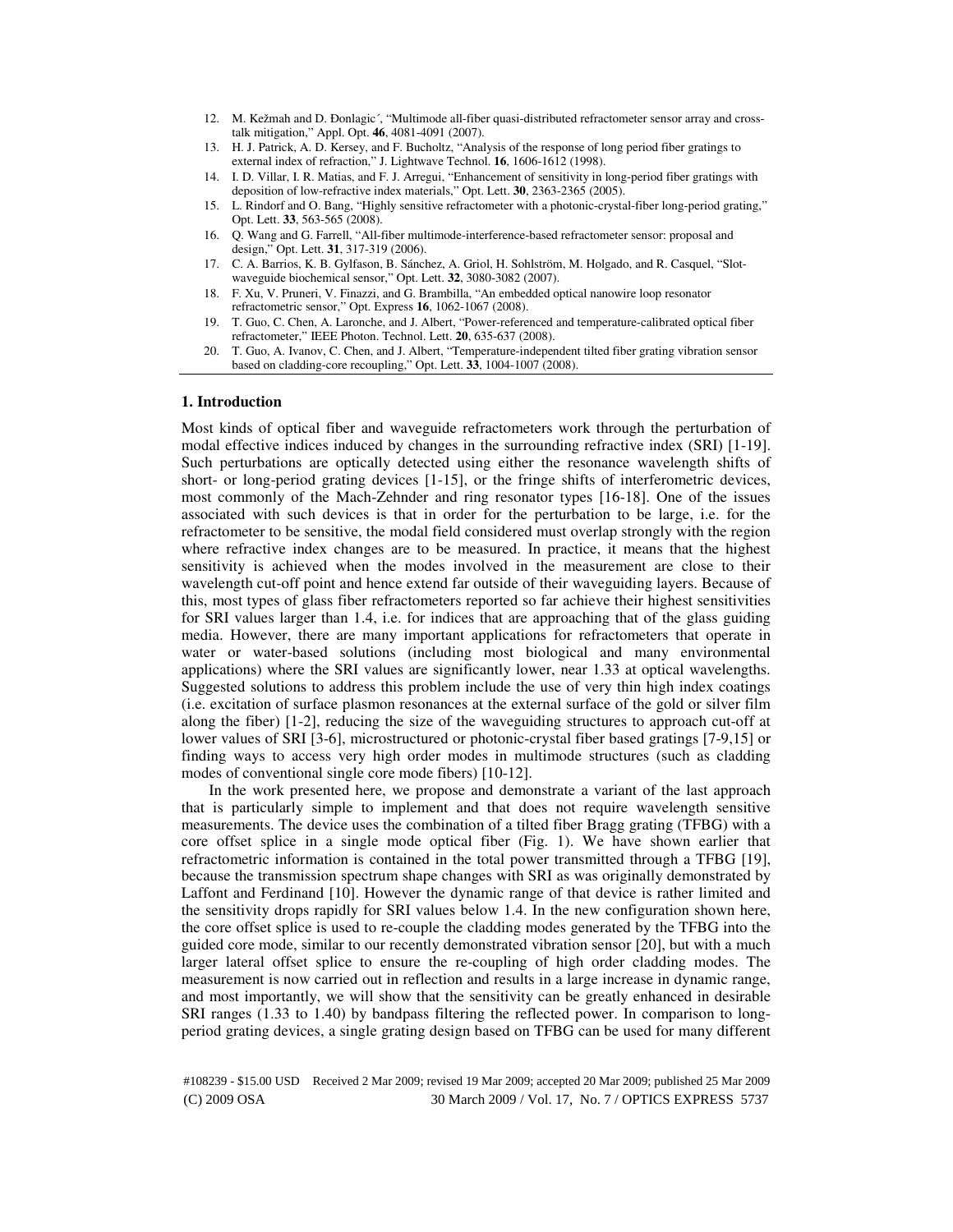applications since a large number of closely separated cladding modes are generated by one grating. The temperature sensitivity of TFBG is low and constant with a typical resonance shift of only  $\sim$ 10 pm/°C, which is similar to the core mode (Bragg resonance) at their longer wavelength side.

#### **2. Sensor design and fabrication**

Figure 1 shows our new sensing scheme. The basic idea in this configuration is to re-capture backward propagating cladding modes into the fiber core as efficiently as possible via a laterally misaligned fused splice located a short distance upstream of the TFBG. In general, the backward transmitted cladding modes emitted from the tilted grating planes can not propagate for a long distance along the fiber cladding due to the absorption of the high-index jacket material. However, when the fiber is kept straight and the cladding is not covered by absorbing material, many modes can propagate for several centimeters without much loss. Unlike the low order cladding modes which propagate close to the core/cladding boundary, the backward transmitted high order cladding modes are extremely sensitive to the outer cladding/surrounding boundary but their reflected power is very small. Therefore, to ensure an effective recoupling of higher order cladding modes, keeping a short distance between the splicing point and a downstream TFBG is necessary. In our experiment, the gap distance is set at 3 mm.



Fig. 1. Schematic diagram of over-offset TFBG refractometer



Fig. 2. Photographs of the over-offset splicing process (a) 19.5 µm pre-offset before splicing and (b) 7.8 µm core-core misalignment after splicing

The lateral-offset splicing is performed by a Vytran GPX-3400 glass processing system. It incorporates a filament "furnace" assembly which provides a stable high-temperature heat source for precise control of fiber processing conditions. The heat source inside is an "omega" shaped tungsten resistive filament loop with a diameter of 900  $\mu$ m and width of 625  $\mu$ m. The fiber stub containing the TFBG and the connecting fibre are precisely positioned using

(C) 2009 OSA 30 March 2009 / Vol. 17, No. 7 / OPTICS EXPRESS 5738 #108239 - \$15.00 USD Received 2 Mar 2009; revised 19 Mar 2009; accepted 20 Mar 2009; published 25 Mar 2009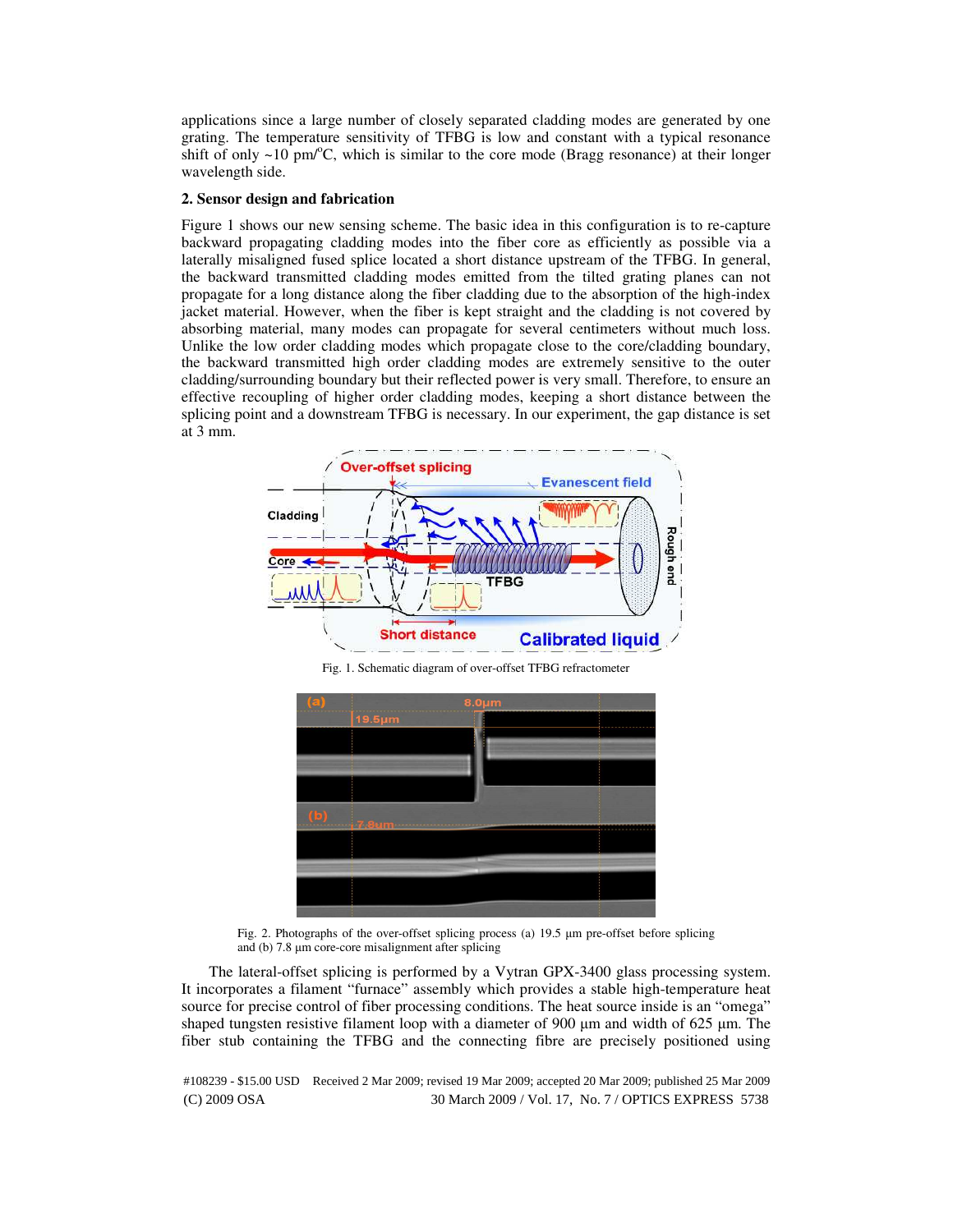stepper-motor-controlled fiber holders with a movement resolution of 0.02  $\mu$ m in the lateral direction and 0.25  $\mu$ m along the fiber axis. The filament loop is driven by electrical current and the fiber is heated to its softening point in a very repeatable and controllable manner. In our experiment the filament power was set at 20 W with a heating duration of 5.35 s.

Figure 2 shows microscope images of the lateral offset splicing process, before (a) and after (b) splicing. The fiber ends are initially positioned with an axial spacing of 8.0  $\mu$ m and a lateral misalignment of 19.5 µm. To ensure a strong mechanical splice under such large lateral offset during the heating process, both ends are pushed toward each other with a total distance of 12 µm. Using resistive heating and axial compression, we achieve a mechanically robust splice with a core to core misalignment of 7.8 µm. Unlike conventional fusion splicers, the Vytran GPX-3400 microscope illuminates through the fiber, allowing the fiber cores to be observed. Close examination of the spliced joint shows that the two terminated cores are bent away from each other in such a way that there is no overlap of the two cores at the join. In fact, we would expect that light propagating along either core towards the join will couple strongly to the cladding on the other side of the join, and only weakly to the opposite core. The core deflection on either side of the spliced joint is due to the initial lateral misalignment of the fibers followed by 4 µm overlapping (we push 12 µm for an initial fiber end facet separation of 8  $\mu$ m) of the fibers during the fusion process. This yields a mechanically robust splice with a smooth offset curve along the fiber cladding surface due to the surface tension.

#### **3. Experiment and discussion**

As seen in Fig. 3, the reflection spectrum changes according to the amount of lateral offset in the splice. With no offset, the spectrum is dominated by a single Bragg resonance. With small offset of 1.6 µm, the core mode is weakened by about 3 dB (because the light passes twice through the lossy misaligned core joint) and there is a prominent ghost resonance caused by the recoupling of low order cladding modes between 1549 and 1551 nm and a slight hint of a higher order cladding mode feature between 1544 and 1549 nm. For the high core offset of 7.8 µm, we see a 10 dB decrease in the core mode feature (again caused by the lossy core to core coupling), a further increased low order cladding mode (ghost resonance) feature, and a much broader and stronger high order cladding mode feature caused by the generation by the tilted grating and recapturing of the high order cladding mode light by the upstream fiber core.



Fig. 3. Reflection spectra of TFBG (6°) before and after misaligned splicing, where the slight offset and strong offset correspond to the core-core misalignment of 1.6  $\mu$ m and 7.8  $\mu$ m, respectively, after splicing.

We discuss the behaviour of modes in this structure both before and after the light are recoupled into the core at the offset core junction. Before the cladding modes recouple back to the fiber core, their behavior is essentially guided by the cladding boundary, as their effective

(C) 2009 OSA 30 March 2009 / Vol. 17, No. 7 / OPTICS EXPRESS 5739 #108239 - \$15.00 USD Received 2 Mar 2009; revised 19 Mar 2009; accepted 20 Mar 2009; published 25 Mar 2009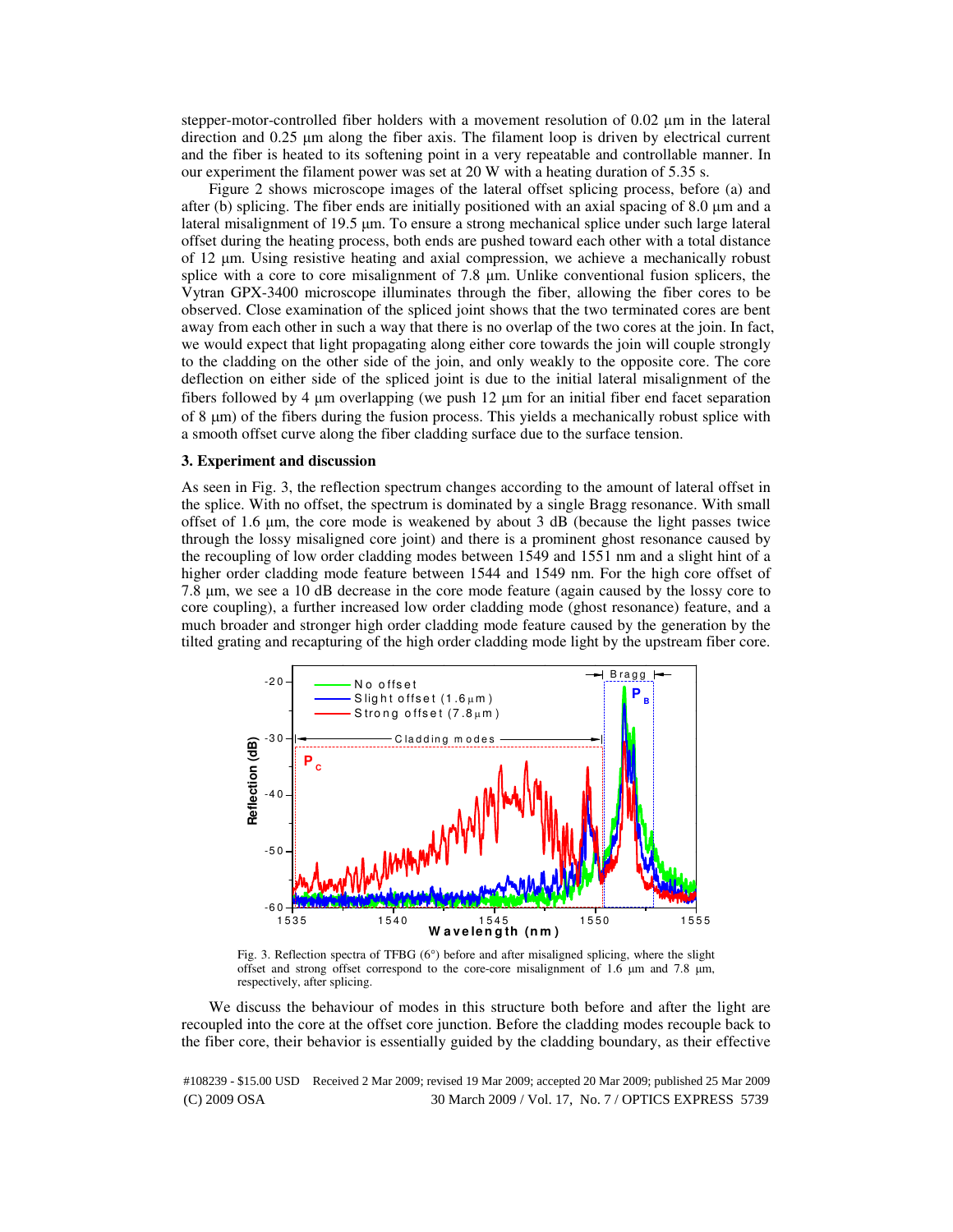index depends on the refractive index of the surrounding medium. The sensitivity of the cladding-mode effective index to the external index increases with mode order since the radial extent of the evanescent field increases for higher-order modes (i.e. those with shorter wavelengths). Therefore, when the SRI increases, the higher-order cladding modes are first affected and eventually lost by radiation from the fiber cladding [19]. With the SRI increasing further, more and more cladding modes gradually become affected until only two dominating peaks remain: the ghost modes (which corresponds to a group of strongly guided cladding modes that interact little with the cladding boundary) and residual core-mode (Bragg resonance). The lateral-offset fused joint functions as a bridge between the core and cladding and the above changes of cladding-modes are visible in the light eventually extracted from the upstream fiber's core. Once such cladding modes are coupled into the fiber core, they are no longer affected by the SRI of the connecting fiber between the sensor and the interrogator and the SRI around the TFBG can be unambiguously determined. Figure 4 shows the reflection spectra of the TFBG for five values of SRI. We show in the next section that this change is monotonic over a large range of SRI. Therefore, the SRI can be unambiguously determined by reflected power measurement.



Fig. 4. Spectral response of TFBG versus SRI.

We constructed a sensor as described in section 2, using a one centimeter-long fiber Bragg grating with a tilt angle of 6° inscribed in hydrogen-loaded Corning SMF-28 fiber using a pulsed KrF excimer laser and a phase mask. We launched light from an erbium doped fiber amplified spontaneous emission broadband source into the sensing fiber through a 3 dB coupler. The core mode and cladding mode reflected powers from the sensor were monitored by two photodiodes in conjunction with two bandpass filters, the details of which are described below. To keep the fiber stationary during the experiments, we secured the grating on to a microscope slide. Small quantities of liquids with various refractive indices were dispensed with a pipette onto the grating. A second slide was used to cover the interaction region and to maintain the liquid in place by capillary action. The immersion liquids used were sucrose-water solutions providing a range of RI from 1.33 to 1.46. The refractive indices of the solutions were measured at a wavelength of 589 nm with an Abbe refractometer.

The cladding waves in silica fiber, which has a refractive index of about 1.46, are strongly guided when the surrounding refractive index is much lower than 1.46 and thus reduces the interaction between the cladding wave and its surrounding. As a result, most types of

(C) 2009 OSA 30 March 2009 / Vol. 17, No. 7 / OPTICS EXPRESS 5740 #108239 - \$15.00 USD Received 2 Mar 2009; revised 19 Mar 2009; accepted 20 Mar 2009; published 25 Mar 2009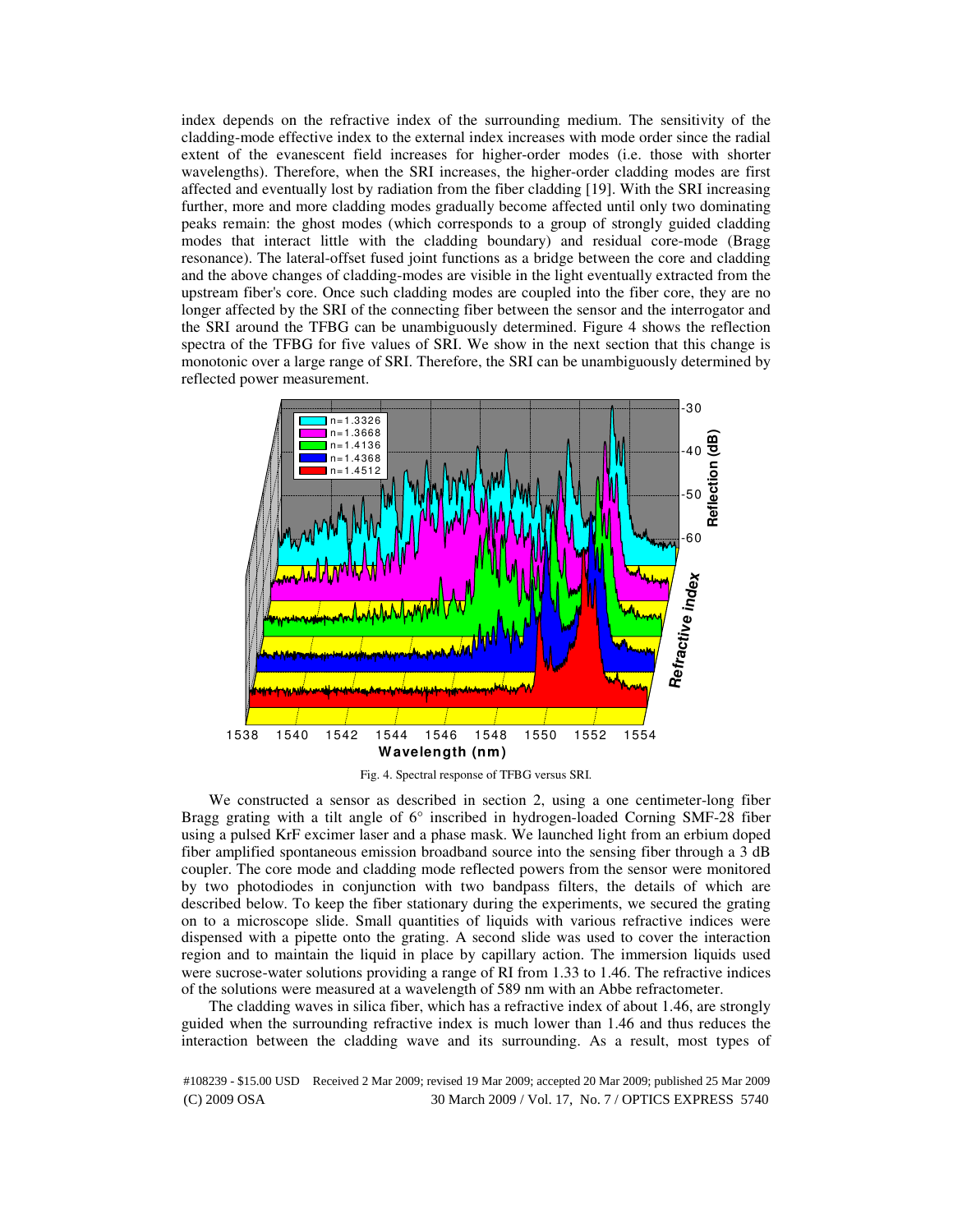evanescent field based fiber refractometers (FBG [5], TFBG [10], LPG [13]) have rapidly diminishing sensitivities for SRI values less than 1.4, limiting their usefulness in most biochemical applications. However, the reflection spectra in Fig. 4 show that the proposed sensor is sensitive to index changes down to 1.33. Obvious spectral change within the wavelength band of 1538 - 1542 nm was observed for slight SRI changes from 1.33 (blue profile) to 1.36 (pink profile)). With the SRI increasing further, more cladding modes become affected showing a large spectrum decrease from the short wavelength side, until only the ghost and Bragg resonance remain. Because of the large sensitivity of high order cladding mode to the low SRI, slight changes in the refractive index of water or water-based solutions can be identified by bandpass filtering the reflected power of the concerned band.



Fig. 5. TFBG reflection power versus SRI, with separate power detection for the core-guided Bragg reflected mode  $(P_B)$  and the recoupled cladding modes  $(P_C)$ .



Fig. 6. Normalized power output for SRI measurement with an improved sensitivity in lower SRI.

Changes in refractive index of the surrounding medium are monotonically related to the optical power in particular wavelength bands. In Fig. 5, we plot the optical power in the two wavelength bands, as a function of the SRI. The bands were chosen to include different

(C) 2009 OSA 30 March 2009 / Vol. 17, No. 7 / OPTICS EXPRESS 5741 #108239 - \$15.00 USD Received 2 Mar 2009; revised 19 Mar 2009; accepted 20 Mar 2009; published 25 Mar 2009